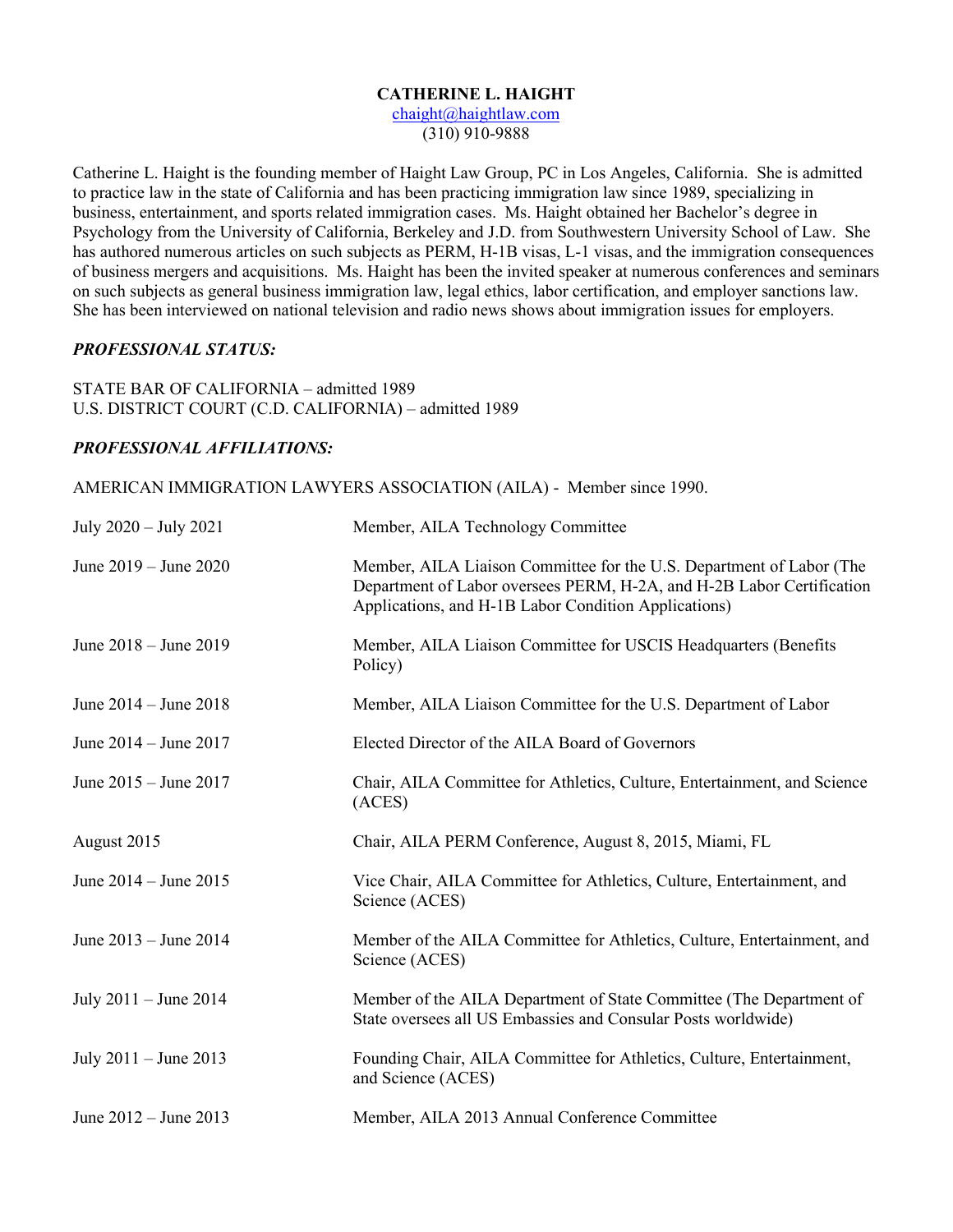| July $2010 -$ June $2011$     | Member of the AILA Business Immigration Committee                                                                      |
|-------------------------------|------------------------------------------------------------------------------------------------------------------------|
| July 2010 – June 2011         | Member of the AILA USCIS Ombudsman Committee                                                                           |
| June $2008 -$ July $2010$     | Chair, AILA Liaison Committee for the U.S. Department of Labor                                                         |
| June 2008 - July 2010         | Member of the AILA National Inter-Governmental Agency Committee                                                        |
| June 2008 – August 2008       | Program Chair for the 2008 AILA PERM Conference, Chicago IL<br>August 25, 2008                                         |
| July 2006 - June 2008         | AILA So. Cal. Chapter Liaison for the U.S. Citizenship and Immigration<br>Services (USCIS) Los Angeles District Office |
| June 2005 - May 2008          | Member of the AILA Liaison Committee for the U.S. Department of Labor                                                  |
| April 2003 – Current          | Member of the AILA/USCIS Los Angeles District Office Customer Service<br><b>Task Force</b>                             |
| June 2003 - May 2005          | Member of the AILA Liaison Committee for the California Service Center<br>of the Citizenship and Immigration Services  |
| July 2004 - May 2005          | Member of the AILA Southern California Chapter Liaison Committee for<br>the Department of Labor Region VI              |
| July $2001 -$ June $2002$     | Member, Planning Committee of the AILA 2002 Annual Conference,<br>Boston, MA                                           |
| June 2001 - June 2002         | Member of the California Service Center Customer Service Task Force                                                    |
| July 2000 - June 2001         | Member, Planning Committee of the AILA 2001 Annual Conference, San<br>Francisco, CA                                    |
| July 1997 - June 1998         | Member, Planning Committee of the AILA 1998 Annual Conference,<br>Houston, TX                                          |
| September 1996 - January 1997 | Co-Chair of the AILA 1997 Midyear Conference, New Labor Certification<br>Procedures and Other Issues                   |

- Named to "Who's Who Legal: Corporate Immigration" 2018 and 2019 as a leading lawyer in the field.
- Named to the "Super Lawyers" list of top attorneys in Southern California 2009-2014, 2016, 2017, 2021, 2022.
- Named to "International Who's Who of Corporate Immigration Lawyers" 2012 2013 as one of the world's leading practitioners in the field.

# *SPEAKING ENGAGEMENTS:*

Featured Speaker at the 2021 AILA Technology and Innovation Summit seminar, "Imm-ovation" Showcase, December 8, 2021.

Featured Speaker at the 2021 AILA Fall Conference for Athletics, Culture, Entertainment, and Science (ACES) & Business Hot Topics seminar, "Agent Representation on an O or P," October 12, 2021.

Featured Speaker at the AILA Sports Immigration Law Conference seminar, "Strategic Lawyering: Os and EB-1As," September 3, 2021.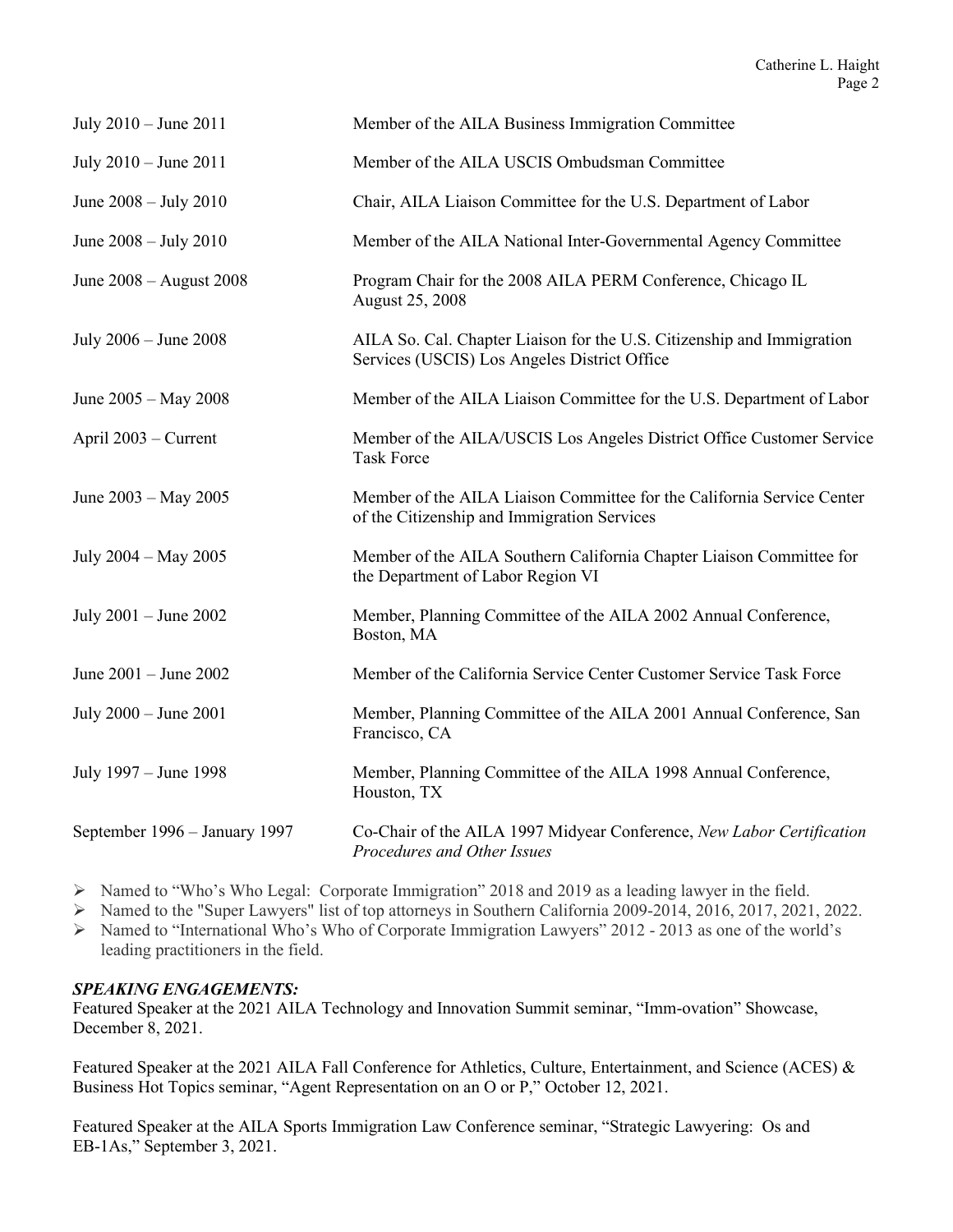Featured Speaker for the AILA Southern California Chapter seminar "Cannabis & Immigration Law," April 21, 2021.

Featured Speaker on the AILA Web Seminar "Trends and Strategies for PERM in a COVID-19 Economy," December 15, 2020.

Featured Speaker at the 2020 AILA Athletics, Culture, Entertainment and Science (ACES) Conference seminar "Post-Approval Issues & Concerns: Your Case Has Been Approved, Now What?" October 1, 2020.

Featured Expert for the AILA 2020 Annual Conference seminar "Q&A Advanced Business Track," July 22, 2020.

Featured Speaker at the AILA 2020 Annual Conference seminar "Updates on PERM, FAQs, and BALCA Decisions," July 21, 2020.

Featured Speaker at the Practising Law Institute's 52<sup>nd</sup> Annual Immigration & Naturalization Institute seminar "Permanent Labor Certification Program (PERM) – Current Adjudication Trends and Anticipated Changes," New York City, NY, December 5, 2019.

Featured Speaker for AILA's webinar "Athletes, Coaches, and Trainers: NIVs and IVs" October 31, 2019.

Featured Speaker at Southwestern Law School's Biederman Entertainment & Media Law Institute panel "Women in Sports Law" Los Angeles, CA, October 17, 2019.

Featured Speaker at the 2019 AILA Athletics, Culture, Entertainment, and Science (ACES) Conference panel "Niche and Emerging Professions" Hollywood, CA, August 2, 2019.

Featured Speaker at the 2019 AILA Midwinter Conference panel "Advanced H-1B Issues" Palm Springs, CA, January 25, 2019.

Featured Speaker at the Practising Law Institute's 51th Annual Immigration & Naturalization Institute seminar "Permanent Labor Certification Program (PERM) – Current Adjudication Trends and Anticipated Changes," New York City, NY, December 5, 2018.

Featured Speaker at the 2018 AILA Midwinter Conference panel "Advance PERM Issues" Cancun, Mexico, February 2, 2018.

Featured Speaker at the Los Angeles County Bar Association seminar "The PERM Panel" Los Angeles, CA, December 16, 2017.

Featured Speaker at the Practising Law Institute's 50th Annual Immigration & Naturalization Institute seminar "Permanent Labor Certification Program (PERM) – Current Adjudication Trends and Anticipated Changes," New York City, NY, December 6, 2017.

Featured Speaker at the AILA 2017 Annual Conference seminar "PERM Hot Topics" New Orleans, LA, June 22, 2017.

Featured Speaker at the 2017 AILA Midwinter Conference panel "Finally A New PERM?" Phillipsburg, St. Maarten, January 20, 2017.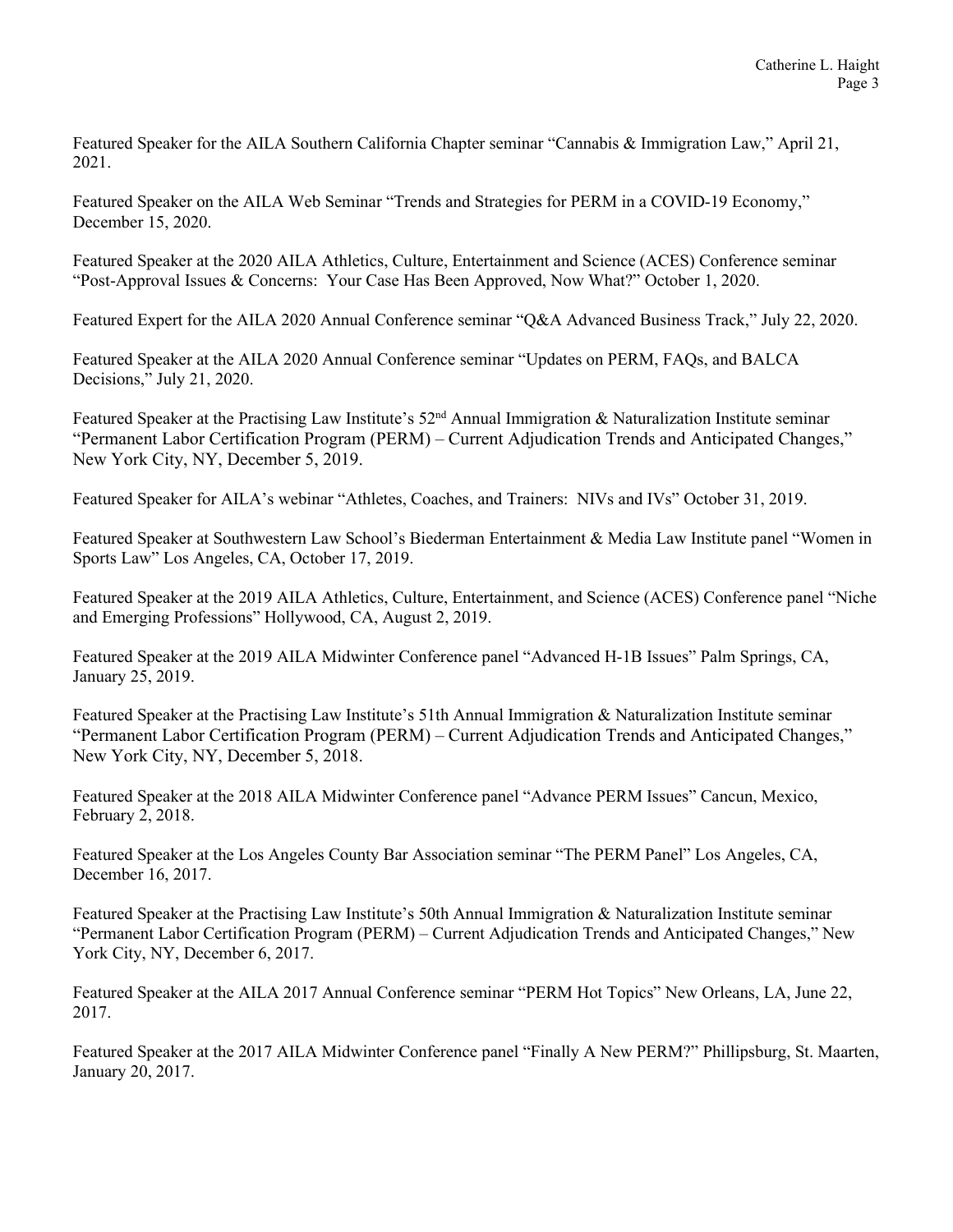Featured Speaker at the Practising Law Institute's 49th Annual Immigration & Naturalization Institute seminar "PERM Modernization – Current Adjudication Trends and Anticipated Changes," New York City, NY, December 7, 2016.

Featured Speaker at the 29<sup>th</sup> Annual AILA California Chapters Conference seminar "Hot Topics in Immigration Law" San Francisco, CA, November 11, 2016.

Featured Speaker at the 29<sup>th</sup> Annual AILA California Chapters Conference seminar "PERM: What's Hot and What's Not" San Francisco, CA, November 11, 2016.

Featured Speaker at the AILA 2016 Advanced Business and Removal Issues Conference seminar "Predicting and Preventing PERM Problems" New York, NY, October 10, 2016.

Featured Speaker at the AILA 2016 Annual Conference seminar "Acting for Others: Using Agents as Petitioners in O-1/P-1 Visas" Las Vegas, NV, June 25, 2016.

Featured Speaker at the AILA PERM Conference seminar "Practical Tips from Experts" Miami, FL, August 8, 2015.

Featured Speaker at the AILA 2015 Annual Conference seminar "Can a Typo Sink Your PERM Like the Titanic?" Washington DC, June 18, 2015.

Featured Speaker for AILA's webinar "Trends and Pitfalls in Degree Equivalency" May 12, 2015.

Featured Speaker at the Beverly Hills Bar Association seminar "What Immigration Attorneys Need to Know for a Winning PERM" Beverly Hills, CA, April 28, 2015.

Featured Speaker at the AILA 2015 Midyear Conference seminar "PERM – Venus Fly Traps for the Unwary" Maui, Hawaii, January 30, 2015.

Featured Speaker for AILA's webinar "Prevailing Wage Determinations—Effective Strategies," December 9, 2014.

Featured Speaker at the Beverly Hills Bar Association seminar "Lifestyles of the Extraordinary & Famous," Beverly Hills, California, October 10, 2014.

Featured Speaker at the Los Angeles County Bar Association seminar "Don't Get Burned by a Bad PERM! Strategies for Difficult Issues and Concepts in Labor Certification," Los Angeles, California, September 9, 2014.

Featured Speaker at the 26<sup>th</sup> Annual AILA California Chapters seminar "Up-to-the-Minute PERM Hot Topics," Anaheim, California, November 9, 2013.

Featured Speaker at the AILA 2013 Annual Conference seminar, "Sudden Impact: The Effect of DOL FAQs and BALCA Decisions on the PERM Process," San Francisco, CA, June 28, 2013.

Featured Speaker for AILA's audio seminar, "How BALCA Impacted PERM in 2012," June 4, 2013.

Featured Speaker at the AILA Southern California Chapter Seminar "Lifestyles of the Extraordinary & Outstanding," Hollywood, CA, November 28, 2012.

Featured Speaker at Practising Law Institute's 45th Annual Immigration & Naturalization Institute seminar "Filing PERM in Today's Economy," New York City, NY, November 19, 2012.

Featured Speaker for AILA's audio seminar, "New Perspective in PERM Adjudication and BALCA Decision Review," August 7, 2012.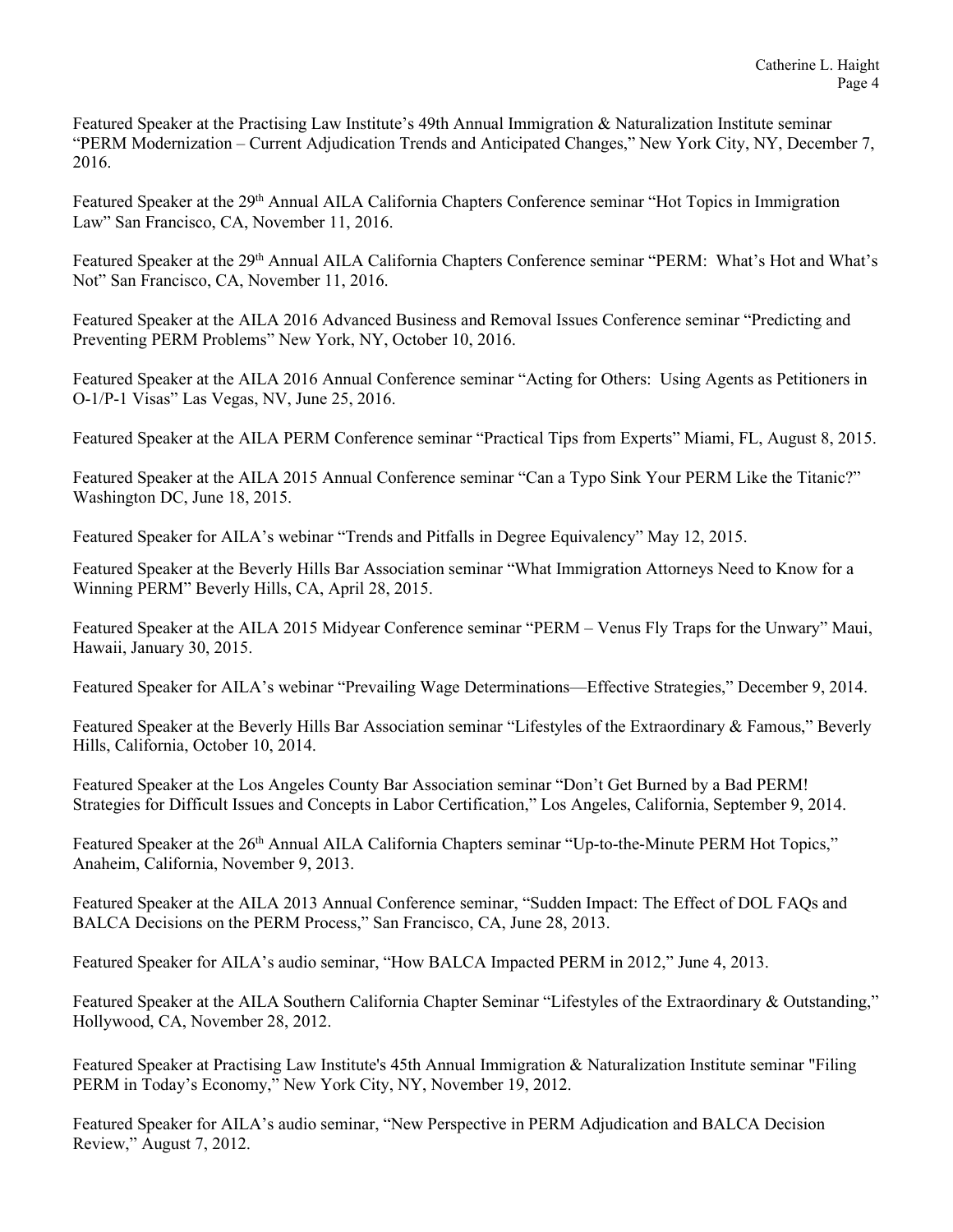Featured Speaker at the Los Angeles County Bar Association seminar "Current Issues in Employment-Based Immigration: How to Increase the Likelihood of Success for Your Clients," Los Angeles, May 19, 2012.

Featured Speaker at the HR STAR Conference seminar "2012 Immigration Law Update: Stricter Scrutiny, Nonimmigrant Visas, Immigrant Visas & I-9 Compliance," Los Angeles, February 29, 2012.

Featured Speaker at the 24<sup>th</sup> Annual AILA California Chapters seminar on "Consular Processing Hotspots and Your Business Clients," San Francisco, California, November 11, 2011.

Featured Speaker for ILW's national teleconference "PERM for Experts – Pre-Recruitment Issues" February 2, 2011.

Featured Speaker at the AILA Southern California Chapter Seminar "PERM: BALCA Decisions, Practical Pointers & Special Handling Cases" Los Angeles, CA November 17, 2010.

Featured Speaker at the "Immigration Forum" Mount St. Mary's College, Los Angeles, CA October 25, 2010.

Featured Speaker at the AILA 2010 Annual Conference seminar "Department of Labor Open Forum" Washington DC July 1, 2010.

Featured Speaker for AILA's audio seminar, "A New Perspective on BALCA—PERM Denials and Beyond," May 20, 2010.

Featured Speaker at AILA's 2010 Spring Conference panel, "DOL -- Mutual Interests in Problem Solving and Efficient Systems Processing" Washington DC, March 26, 2010.

Featured Speaker at the HR STAR Conference seminar "Employment of Foreign Nationals, Alternatives to H-1B & Increased Government Audits," Los Angeles, March 17, 2010.

Featured Speaker at 22nd Annual AILA California Chapters seminar "PERM in the Current Economy," Marina Del Rey, California, November 14, 2009.

Featured Speaker at the National Association of Foreign Student Advisors ("NAFSA") Region XII seminar "Shepherding the H-1B Flock: Labor and Process," San Diego, CA, October 30, 2009.

Featured Speaker at Practising Law Institute's 42nd Annual Immigration & Naturalization Institute seminar "Compliance with PERM in Today's Job Market," New York City, NY, October 13, 2009.

Featured Speaker at the AILA 2009 Annual Conference seminar "Department of Labor Open Forum" Las Vegas, NV June 5, 2009.

Featured Speaker at the AILA 2009 Annual Conference seminar "The Impact of the Economy on H-1B and PERM Filings" Las Vegas, NV June 3, 2009.

Featured Speaker at the Orange County Bar Association seminar "Department of Labor Related Issues in the New Economy" April 7, 2009.

Featured Speaker at AILA's 2009 Spring Conference panel, "DOL – Evolution of PERM in a Time of Change" Washington DC, March 20, 2009.

Featured Speaker at 21<sup>st</sup> Annual AILA California Chapters Program "Wages, H-1Bs and PERM: How Do They All Relate?" San Francisco, California, November 14, 2008.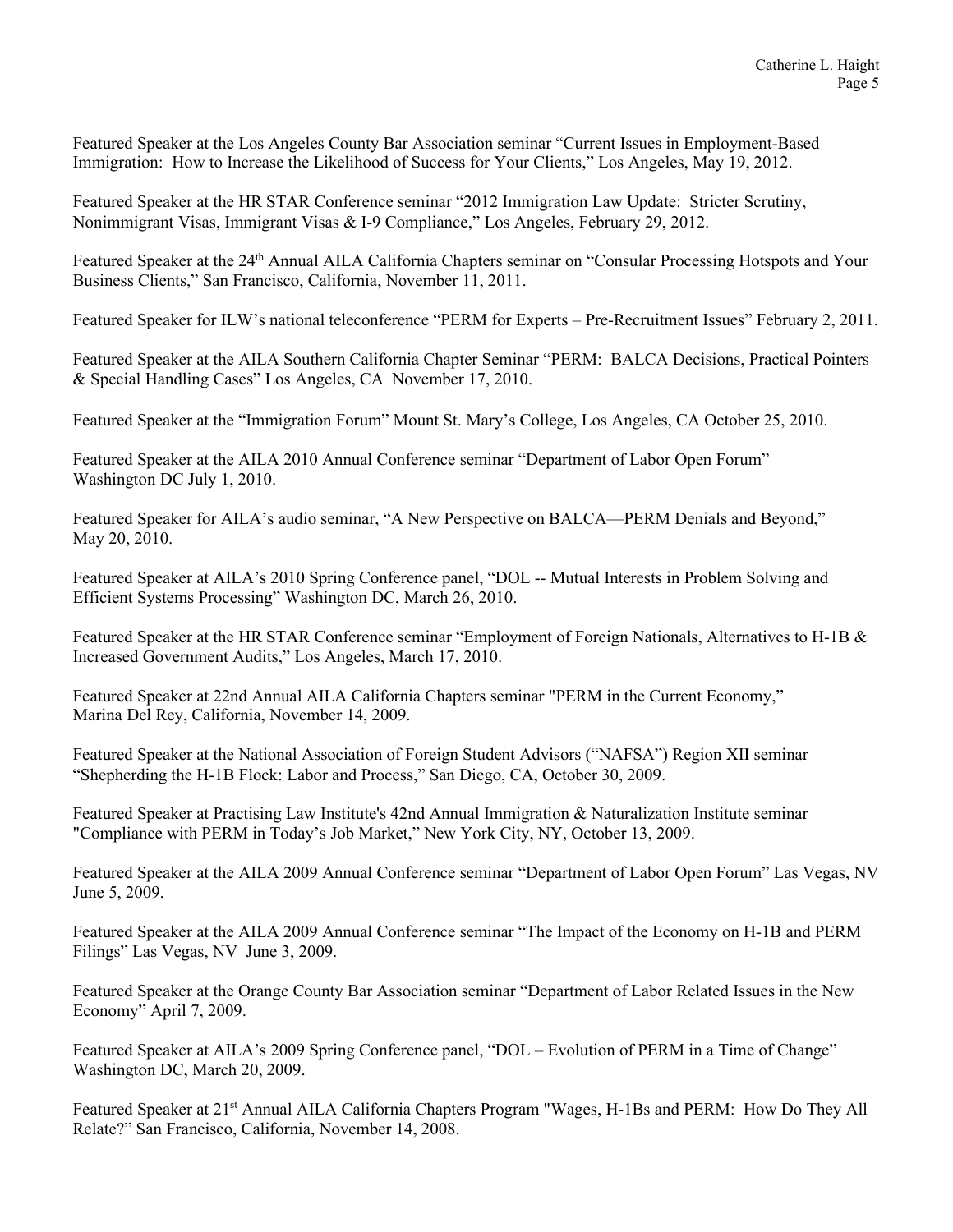Featured Speaker at Practising Law Institute's 41st Annual Immigration & Naturalization Institute seminar "Specialized Knowledge: What Does It Mean," New York City, NY, October 14, 2008.

Featured Speaker at AILA 2008 PERM Conference seminar "Update From DOL" Chicago, IL August 25, 2008.

Featured Speaker at the AILA 2008 Annual Conference seminar "Department of Labor Open Forum" Vancouver, BC, Canada June 27, 2008.

Featured Speaker for AILA's Web-Telephone Conference "SVP/ Job Zones and Business Necessity," April 29, 2008.

Featured Speaker at Los Angeles County Bar Association seminar "Immigration Worksite Enforcement – How to Counsel Employers in the Face of Increased ICE Enforcement" Los Angeles, CA, April 19, 2008.

Featured Speaker at AILA Northwest Regional CLE Conference, "PERM Panel" Seattle, Washington, February 7, 2008.

Featured Speaker at AILA 2008 Midyear Conference, "Practice Management in a Feast or Famine Quota Environment" Kohala Coast, Hawaii, January 18, 2008.

Featured Speaker at 20<sup>th</sup> Annual AILA California Chapters Program "PERM Update" San Diego, California, November 9, 2007.

Featured Speaker at AILA Fall 2007 Texas/New Mexico/Oklahoma Chapter Program "PERM Update & Practice Pointers – Life After the July 16th Deadline; How to Survive This Brave New World" Playa Del Carmen, Mexico, November 2, 2007.

Featured Speaker at Practising Law Institute's 40th Annual Immigration & Naturalization Institute seminar "Winning Strategies in Permanent Residence Cases – The Impact of PERM on I-140 Filings," New York City, NY, October 9, 2007.

Featured Speaker at the AILA 2006 Annual Conference seminar "Workshop on PERM and Substitution Regulations Issues," Orlando, FL June 16, 2007.

Featured Speaker for ILW.com's Telephone Conference "How to Prepare Form 9089 like an Expert!" May 24, 2007.

Featured Speaker for Practising Law Institute's Hot Topic Briefing "Strategies for Successful PERM and I-140 Cases" May 16, 2007.

Featured Speaker at World Jurist Association seminar "The Migration of Workers – Labor Shortages and Related Issues" April 24, 2007.

Featured Speaker at Los Angeles County Bar Association seminar "The Changing Face of PERM – Lessons Learned" Los Angeles, CA, April 14, 2007.

Featured Speaker for AILA's Telephone Conference "The ETA-9089: Evolving Strategies" March 6, 2007.

Featured Speaker at Los Angeles County Bar Association seminar "H-1Bs – Get Ready, Get Set…For April 1st" Los Angeles, CA, February 17, 2007.

Featured Speaker for AILA's Telephone Conference "Late Breaking News: RIR Conversions- What You Need to Know" January 10, 2007.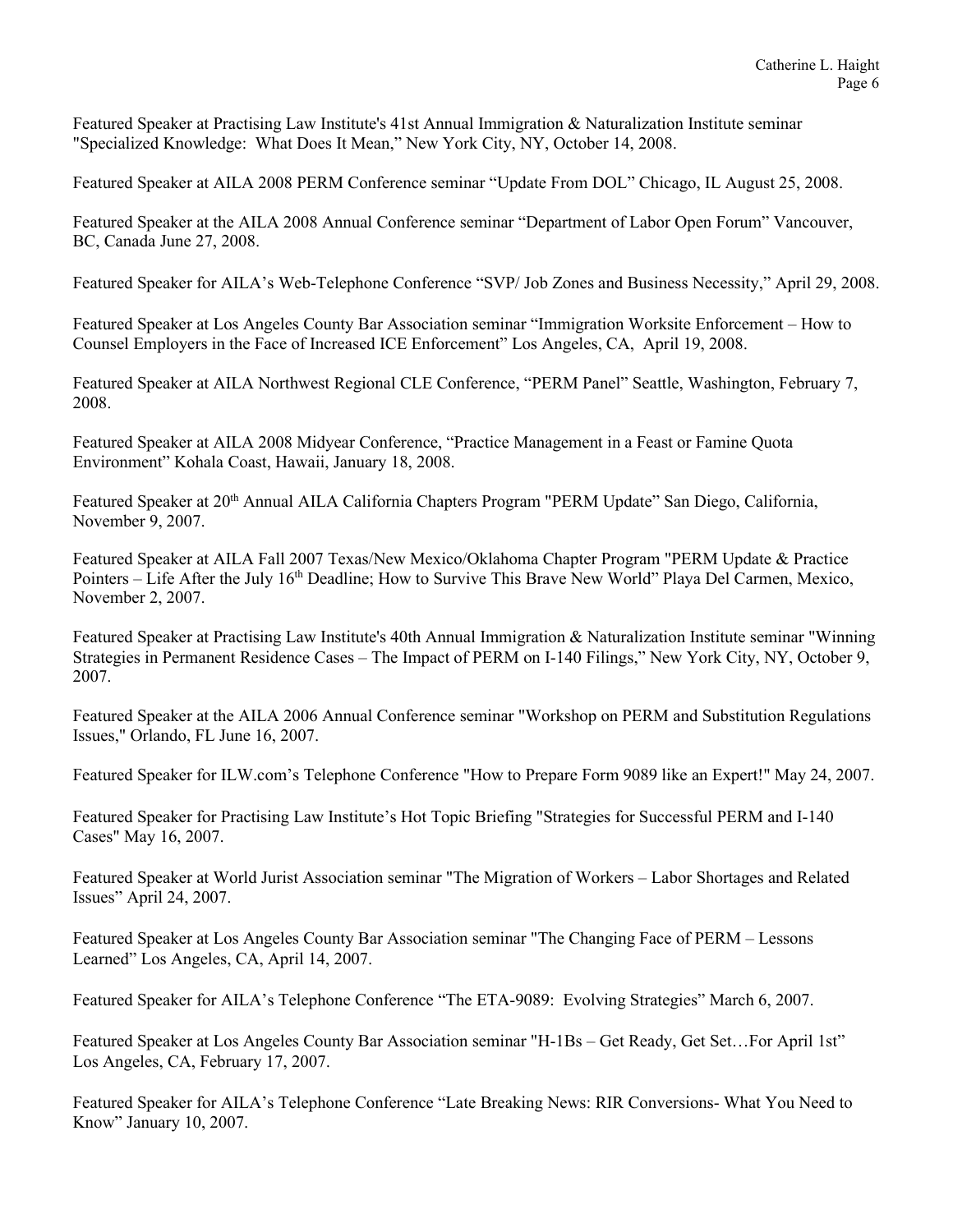Featured Speaker for AILA's Telephone Conference "What the H-E-Double-Hockey-Sticks Happened to My Traditional Labor Certification Application?" December 12, 2006.

Featured Speaker at 19<sup>th</sup> Annual AILA California Chapters Conference "Do It Again PERM Roundtable," Monterey, CA, November 4, 2006.

Featured Speaker for ILW.com's Telephone Conference "PERM Pointers, Pitfalls and Puzzles", September 28, 2006.

Featured Speaker at Practising Law Institute's 38th Annual Immigration & Naturalization Institute seminar "PERM, The Record So Far," San Francisco, CA, November 17, 2005.

Featured Speaker at 18<sup>th</sup> Annual AILA California Chapters Conference "Try and Love Again – Successful PERM Strategies Workshop," Palm Springs, CA, November 5, 2005.

Featured Speaker at the Orange County Bar Association seminar "Driving Through the PERM Fog," Irvine, CA, October 11, 2005.

Featured Speaker for AILA's Telephone Conference "Advanced Strategies in Labor Certification," September 13, 2005.

Featured Speaker at the AILA 2005 Annual Conference seminar on "Concurrent I-140/I-485 and Consular Processing Strategies," Salt Lake City, CA, June 25, 2005.

Featured Speaker at Featured Speaker at Los Angeles County Bar Association seminar "PERM is Here!" Los Angeles, CA, April 9, 2005.

Featured Speaker at AILA Southern California Chapter seminar "Are You Ready for PERM?", Los Angeles, CA, February 7, 2005.

Featured Speaker at 17<sup>th</sup> Annual AILA California Chapters Conference "California Service Center Update," San Francisco, CA, November 12, 2004.

Featured Speaker at Practising Law Institute's 37th Annual Immigration & Naturalization Institute seminar "Service Centers and Adjudicatory Standards," San Francisco, CA, October 25, 2004.

Featured Speaker at Immigration Law in the Workplace seminar by Sterling Education Services, Inc. on "Employment Based Permanent Residence & Labor Certification" Santa Monica, CA, April 29, 2004

Featured Speaker at AILA's Fundamentals of Immigration Law Practice seminar on "Immigrant Visas: Employment-Based" Los Angeles, CA, April 16, 2004

Featured Speaker for ILW.com's Telephone Conference: "Are We All Certifiable? -- An Insider's Tour Through The Maddening World Of Labor Certification", February 25, 2004.

Featured Speaker at 16<sup>th</sup> Annual AILA California Chapters Conference "Government Investigations – I-9's, LCA's, Other Immigration Related Investigations," San Diego, CA, November 8, 2003.

Featured Speaker at Practising Law Institute 36<sup>th</sup> Annual Immigration & Naturalization Institute (2003) "Department of Labor Update," San Francisco, CA, October 27, 2003.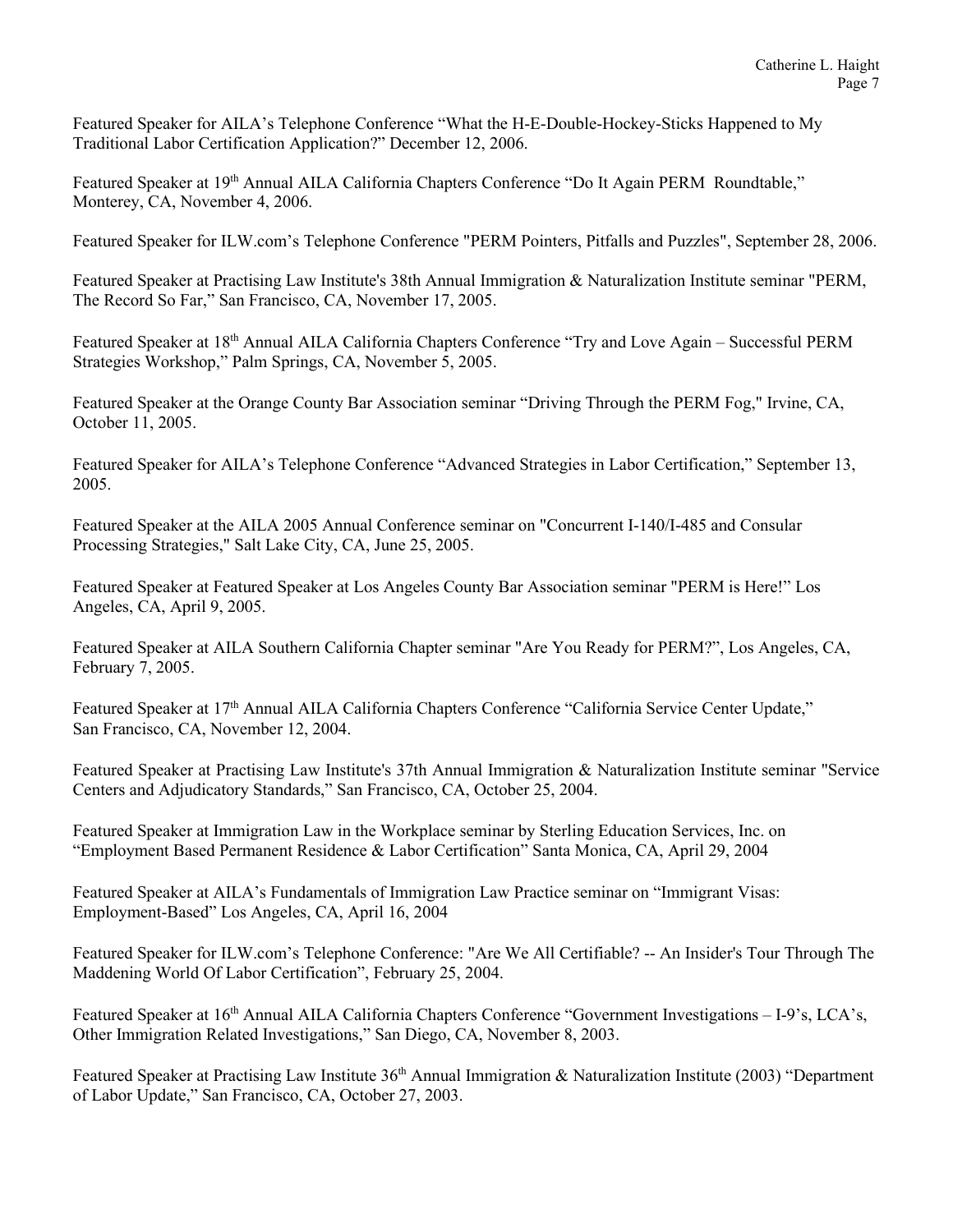Featured Speaker at AILA seminar on "CSC: Issues and How to Get Cases Resolved," Los Angeles, CA, October 23, 2003.

Featured Speaker at the Los Angeles County Bar Association, Immigration Law Section, seminar on "The Nuts and Bolts of H-1B's," Los Angeles, CA, September 20, 2003.

Featured Speaker at the Los Angeles County Bar Association, Immigration Law Section, seminar on "The Nuts and Bolts of Preparing a Labor Certification Application," Los Angeles, CA, May 31, 2003.

Featured Speaker at the American Immigration Lawyers ("AILA") Annual EDD/DOL Update, Los Angeles, CA, April 22, 2003.

Featured Speaker at the Loyola Law School 2003 International Law Weekend West - Two-Day Conference, seminar on "Immigration Law: Planning Global Employment Assignments after 9/11," Los Angeles, CA, February 8, 2003.

Featured Speaker at the Practising Law Institute's 35<sup>th</sup> Annual Immigration and Naturalization Institute, seminar on "Labor Certifications and the New PERM Program," San Francisco, CA, November 18, 2002.

Featured Speaker at the Los Angeles County Bar Association, Immigration Law Section, seminar on "Nonimmigrant Visas for Professionals, Managers & Specialized Knowledge Workers," Los Angeles, CA, October 19, 2002.

Featured Speaker at the AILA 2002 Annual Conference, seminar on "The Multiple Faces of Trainees," San Francisco, CA, June 15, 2002.

Featured Speaker at the AILA 2001 California Chapters Conference, seminar on "American Competitiveness in the Twenty-First Century Act and How it Affects Your Business Clients," Los Angeles, CA, November 2, 2001.

Featured Speaker at the AILA 2001 Annual Conference on Immigration Law, seminar on "ACWIA H-1B Regulations: Three Years Later," Boston, MA, June 22, 2001.

Featured Speaker at the AILA 2000 Midyear Meeting, seminar on "Reduction in Recruitment vs. Standard Labor Certification: How to Minimize the Pain," Maui, HI, February 5, 2000.

Featured Speaker at the AILA 1999 Annual Conference, seminar on "New Issues for L-1s," Seattle, WA, June 12, 1999.

Featured Speaker at the AILA 1998 California Chapters Conference, seminar on I-9/Employer Sanctions, "I Didn't Know They Weren't Authorized!" San Jose, California, November 13, 1998.

Featured Speaker at the AILA Annual Conference, seminar on "Labor Certification," Houston, TX, June 19, 1998

Featured Speaker at the AILA 1997 California Chapters Conference, "Fear and Loathing at the DOL – Labor Certification & Reduction in Recruitment," Los Angeles, CA, November 22, 1997.

Featured Speaker at AILA Immigration Law Basics Conference, seminar on "Permanent Residency and the Labor Certification Process," Los Angeles, CA, August 15, 1997.

Featured Speaker at AILA Annual Conference, seminar on "Executives and Managers (Ls and EB-1(3))," Orlando, FL, June 19, 1997.

Featured Speaker at seminar on "Prevailing Wage Issues and Surveys," Maui, HI, January 25, 1997.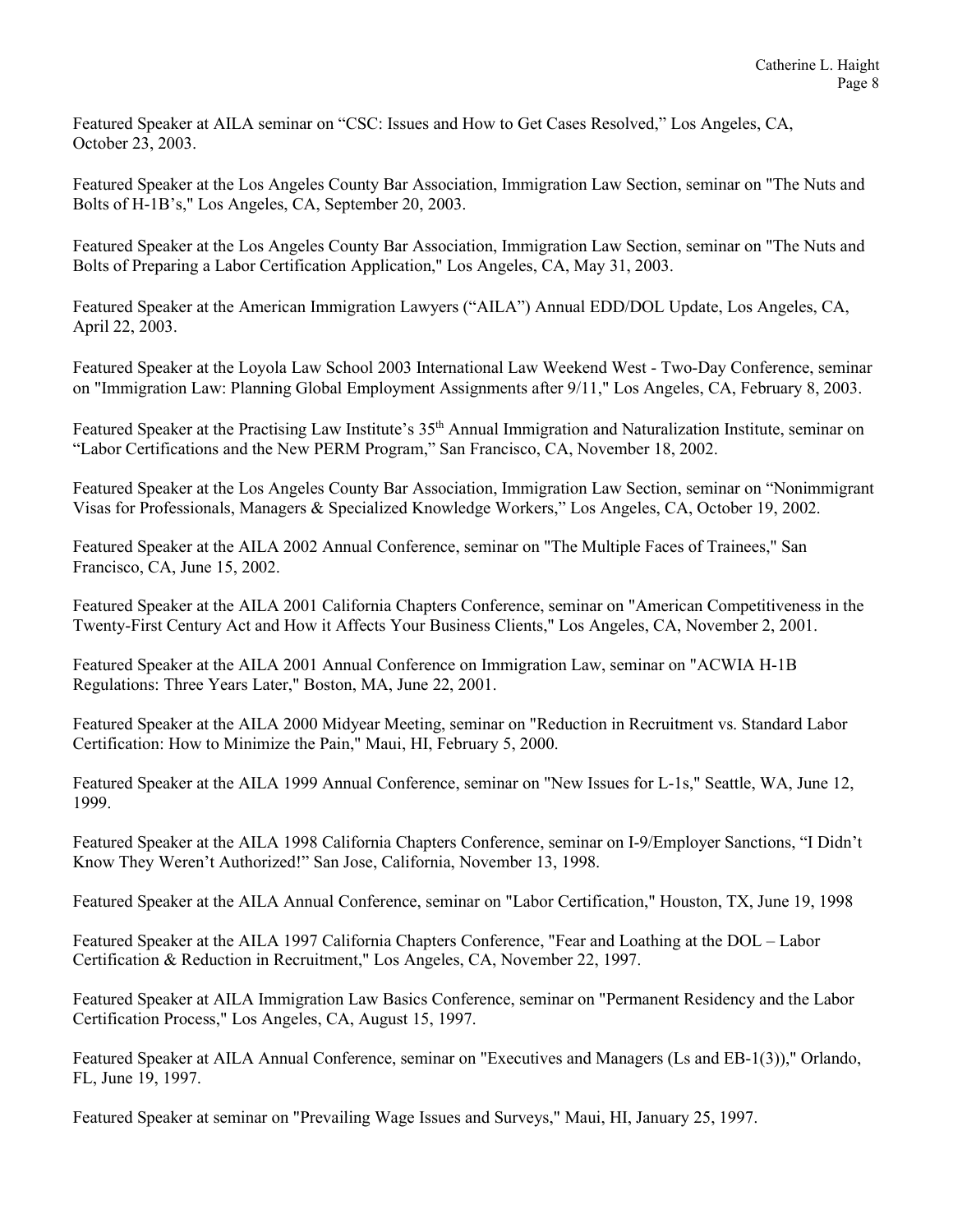Featured Speaker at AILA Annual Conference, seminar on immigration effects of mergers and acquisitions, "What to Do When Your Client Gets 'MAD' (Merged, Acquired or Downsized)," Phoenix, AZ, June 20, 1996.

Moderator, AILA seminar on "Issues Arising in the Ethical Practice of Immigration Law," Los Angeles, CA, January 23, 1996.

Featured Speaker at AILA California Conference program, seminar on "Law Practice Management and Business Development - How to Build Your Ideal Immigration Law Practice," San Diego, CA, November 6, 1995.

Featured Speaker at AILA conference on Employer Liability Issues in Hiring Foreign Personnel, seminar on "LCA Audits and Other H-1B Issues," Denver, CO, October 13, 1995.

Featured Speaker at the AILA Conference on H-1B Issues, program on "Overview: H-1B Professionals in a Specialty Occupation," Los Angeles, CA, March 3, 1995.

Featured Speaker at the AILA 7th Annual California Chapters Conference, seminar on "L-1 Visas for Small or New Offices," San Jose, CA, November 12, 1994.

Featured Speaker, AILA Teleconference on Law Office Management for Immigration Practitioners, November 18, 1993.

Featured Speaker on "Conflicts in Dual Representation" at the AILA 6th Annual California Chapters Conference, seminar on Law Office Management and Ethics, Pasadena, CA, November 5, 1993.

## *PUBLICATIONS AND WRITINGS:*

Author of the Labor Certification chapter of *Immigration Law and Procedure,* the leading treatise on immigration law, published by Matthew Bender.

"Post-Approval Issues & Concerns: Your Case Has Been Approved, Now What?" published in the 2020 AILA Athletics, Culture, Entertainment and Science (ACES) Conference Handbook, October 2020.

Editor for the book *Immigration Options for Artists, Entertainers & Athletes, 3rd Ed.* published by AILA, August 2020.

"You Win Some, You Lose Some – What Practitioners Can Learn from Recent BALCA Decisions" published in AILA's Annual Conference Handbook, July 2020.

"Understanding SVP in PERM" published in the Practising Law Institute's 52<sup>nd</sup> Annual Immigration & Naturalization Handbook, December 2019.

"H-1B RFE Tips" published in the AILA 2019 Midwinter Conference Handbook, January 2019.

"Let's Get Trained About On-the-Job Training in the PERM Context" published in the Practising Law Institute's  $51<sup>st</sup>$ Annual Immigration & Naturalization Handbook, December 2018.

"Request for Review vs Request for Reconsideration – That is the Question" published in the Practising Law Institute's 50th Annual Immigration & Naturalization Handbook, December 2017; updated and re-published in the AILA 2018 Midwinter Conference Handbook, February 2018.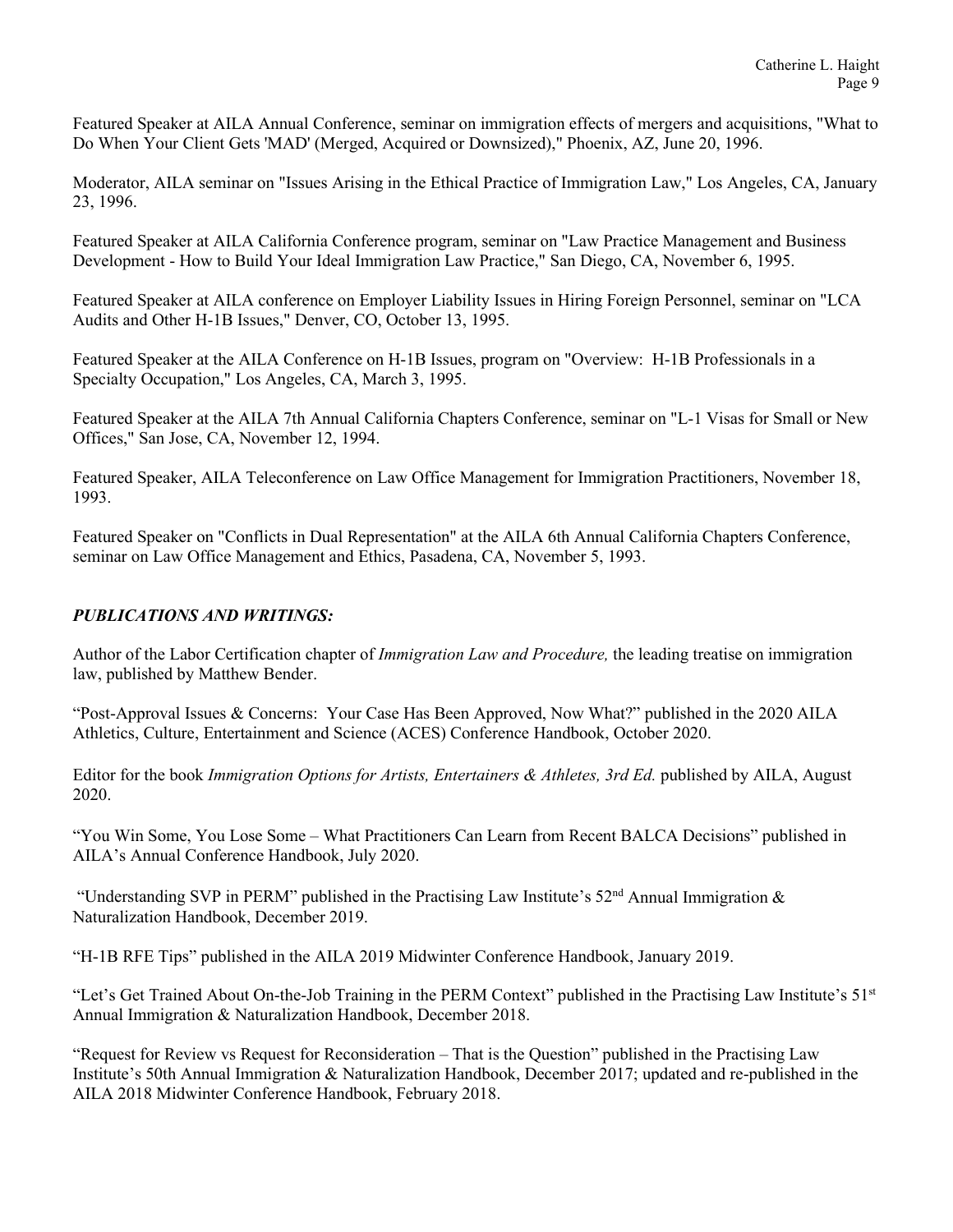"Mining for Gold in the PERM FAQs" published in the Practising Law Institute's 49th Annual Immigration  $\&$ Naturalization Handbook, December 2016 and also published in AILA's 2017 Midwinter Conference Handbook.

"BALCA Roundup 2016" published in AILA's 29<sup>th</sup> Annual AILA California Chapters Conference Handbook, November 2016

"Acting for Others: Using Agents as Petitioners in O-1/P-1 Visas" published in AILA's Annual Conference Handbook, June 2016.

"PERM Typos – a BALCA Roundup" published in AILA's Annual Conference Handbook, June 2015.

"PERM Cases Involving a Telecommuting, Roving, or Traveling Employee" published in AILA's 26<sup>th</sup> Annual AILA California Chapters Conference Handbook, November 2013.

"The Effect of DOL FAQs and BALCA Decisions on the PERM Process" published in AILA's 2013-2014 Edition of Immigration Practice Pointers – Tips for Handling Complex Cases

"BALCA Review" published in the Practising Law Institute's 45th Annual Immigration & Naturalization Handbook, November 2012.

"The In's and Out's of Consular Processing" published in the 24<sup>th</sup> Annual California Chapters Conference Handbook, November 2011.

"Compliance with PERM in a Down Economy" published in the Practising Law Institute's 42nd Annual Immigration & Naturalization Handbook, October 2009.

"Trends in Wage Enforcement Issues Related to H-1B Employment" published in the AILA 21st Annual California Chapters Conference Handbook, November 2008.

"Success with L-1Bs In An Era of Increased USCIS Scrutiny" published in the Practising Law Institute's 41st Annual Immigration & Naturalization Handbook, October 2008.

Editor, *PERM: The New Form & the Latest Developments,* published by AILA 2008.

"To Maintain H-1B or Not To Maintain H-1B; That Is the Question" published in the AILA 20th Annual 2008 Midyear Conference Handbook, January 2008.

"PERM Update: Assessing the Impact of the May 2007 DOL Regulatory Amendments" published in the AILA 20th Annual California Chapters Conference Handbook, November 2007.

"Changes to PERM Processing Resulting from the May 2007 DOL Regulation" published in the Practising Law Institute's 40th Annual Immigration & Naturalization Handbook, October 2007.

"Practice Pointers in Resolving PERM conundrums: Job Requirements, Degree Equivalencies, Experience with the same Employer, and Timelines" published in the AILA Immigration & Nationality Law Handbook 2007-2008 Edition, June 2008.

"The New PERM Process" published in the Practising Law Institute's 38th Annual Immigration & Naturalization Handbook, October 2005.